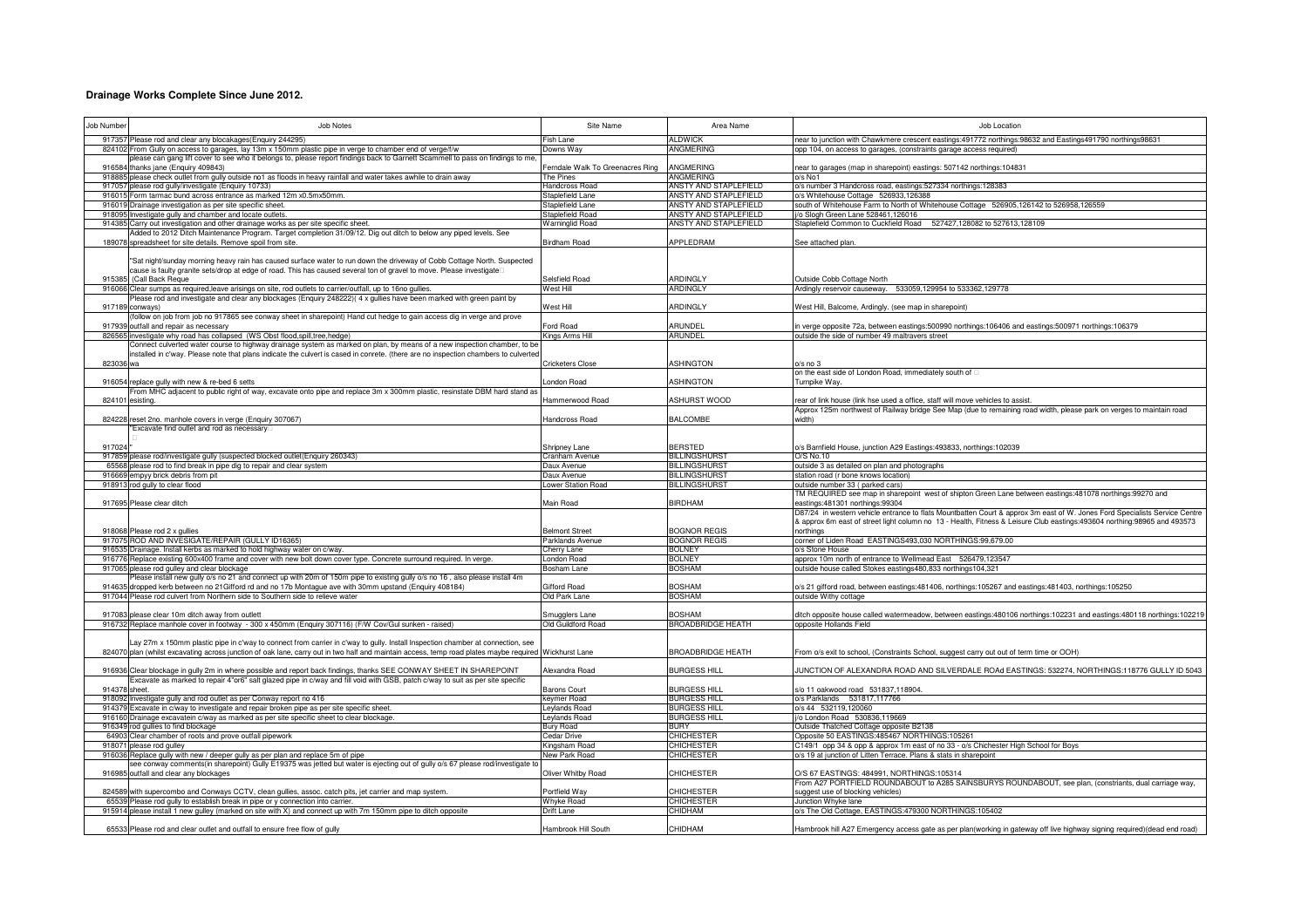| drainage investigation required to determine outfall of both gullies (carriageway and side entry marked on map in sharepoint)<br>915198 and clear outfall if in ditch o/s The Cottage, (If further info required please contact John Bowyer) (Enquiry 251616) | Cocking Causeway                           | COCKING                                        | o/s house called The Cottage, between Eastings488312, Northing:119721 and Eastings:488327 and Northings:119737                                                                          |
|---------------------------------------------------------------------------------------------------------------------------------------------------------------------------------------------------------------------------------------------------------------|--------------------------------------------|------------------------------------------------|-----------------------------------------------------------------------------------------------------------------------------------------------------------------------------------------|
| 918544 Investigate pit in footway as per Conway report 493.                                                                                                                                                                                                   | Albany Road                                | CRAWLEY                                        | o/s 55 526094.136558                                                                                                                                                                    |
| Attend site with EA to investigate surface water systems as directed by them. Lift various covers for inspection.<br>918477                                                                                                                                   | alcombe Road                               | <b>RAWLEY</b>                                  | Flower Shop to Crematorium. 529756,139065                                                                                                                                               |
| 65069 please supply 3 in 1 to clear detriutous from footway and prove gully outlet                                                                                                                                                                            | hurch Street                               | CRAWLEY                                        | church street junction with Ifield road                                                                                                                                                 |
| 917612 Drainage Rod outlet to main carrier and report. Gully no 25878. (see links in job)                                                                                                                                                                     | Church Street                              | CRAWLEY                                        | o/s 26 526330,136657                                                                                                                                                                    |
| 916465 Drainage investigation. Rod outlet, locate and clear obstruction.                                                                                                                                                                                      | riston Walk<br>Horsham Road                | CRAWLEY<br>CRAWLEY                             | o/s 12 525431,137472<br>LC 118 to LC 150 524955,134915 to 524422,134741.                                                                                                                |
| 915518 Form Grips as marked as per site specific sheet 11no total @ 3m x 0.5m<br>917614 Drainage Clear gully no 25906 Rod outlet to outfall/main and report.                                                                                                  | Horsham Road                               | <b>CRAWLEY</b>                                 | o/s 32 526346,136529                                                                                                                                                                    |
| Check sump and rod outlet. Report findings.<br>915944                                                                                                                                                                                                         | field Road                                 | CRAWLEY                                        | o/s 235 525799.137104                                                                                                                                                                   |
| Drainage Clear side entry gully 25937 Rod outlet to carrier and report.<br>917613                                                                                                                                                                             | ield Road                                  | CRAWLEY                                        | o/s 64 526299,136672                                                                                                                                                                    |
| 916445 Drainage investigation Clear sump/locate outlet clear and rod to carrier.                                                                                                                                                                              | Spindle Way                                | CRAWLEY                                        | J/o Haslett Avenue East 527576,136543                                                                                                                                                   |
| 918802 Drainage Clear gully rod outlet to outfall and locate possible 2nd gully.                                                                                                                                                                              | <b>Hanlye Lane</b>                         | <b>CUCKFIELD</b>                               | j/o Balcombe Road and Borde Hill Lane 532472,125745                                                                                                                                     |
| 918104 Investigate system and gullies                                                                                                                                                                                                                         | ondon Lane                                 | CUCKFIELD                                      | Throughout 530532/125029 to 530989,124701                                                                                                                                               |
| 918770 Drainage, Form tarmac bund across entrance to car park, 7m x0.5mx75mm. Park in car park.                                                                                                                                                               | London Road                                | <b>CUCKFIELD</b>                               | O/s Rose and Crown pub 530536/125026                                                                                                                                                    |
| 64373 Install 7 No. new gullies in highway adjacent to existing verge gullies. Gullies to be fitted with 600 x 600 gully gratings.                                                                                                                            | 4285 Barlavington Down To Folly<br>ane     | <b>DUNCTON</b>                                 | "Duncton Hill<br>Bottom of Duncton Hill to View point.'                                                                                                                                 |
|                                                                                                                                                                                                                                                               |                                            |                                                | Constant flooding on the bend to Dyers Copse, Eartham in Thicket Lane BETWEEN EASTINGS492645 NORTHINGS:108457                                                                           |
| 916424 Please cut 9 x grips marked on site to try to alleviate flooding at low point (job for Scoop)                                                                                                                                                          | <b>Thicket Lane</b>                        | <b>FARTHAM</b>                                 | AND EASTINGS:492731 NORTHINGS:108403                                                                                                                                                    |
| 917596 lift manhole rod./investigate and repair as necessary(Enguiry 260383)                                                                                                                                                                                  | <b>Hollist Lane</b>                        | <b>EASEBOURNE</b>                              | At the entrance to the drive to Rotherlea, between long meadow and brook cottage                                                                                                        |
| 914580 Excavate trial hole in footway to locate source of underground water affecting stability of footway.                                                                                                                                                   | <b>Alders Avenue</b>                       | <b>EAST GRINSTEAD</b>                          | o/s 24/22 538987,139354                                                                                                                                                                 |
|                                                                                                                                                                                                                                                               |                                            |                                                |                                                                                                                                                                                         |
| 823034 From the garden of no. 60 remove pug from base of catch pit and clear where possible inlets and outlet to allow for jettting.                                                                                                                          | <b>Fairfield Road</b>                      | <b>EAST GRINSTEAD</b>                          | no. 60, contact for access, Victoria Butler - 07737 567751 [01342 315677] email: victoriajbutler@me.com                                                                                 |
| Further to the walk, talk and build site visit, install over flow pipes to the 225mm carriers that run through the gardens of both 60                                                                                                                         |                                            |                                                | no. 60, contact for access, Victoria Butler - 07737 567751 [01342 315677] email: victoriajbutler@me.com, access for 66, Mrs                                                             |
| 823035 and 66. outfall pipe away from carrier supported with concrete bag work, outfall pipes at surface level, with 1m3 sump di                                                                                                                              | <b>Fairfield Road</b>                      | <b>EAST GRINSTEAD</b>                          | Rebecca Gatton 07545 989605                                                                                                                                                             |
| 916410 Investigate surcharging gully, locate outlet                                                                                                                                                                                                           | Faraday Avenue                             | <b>EAST GRINSTEAD</b>                          | o/s 7/9 539601,136866                                                                                                                                                                   |
| 916411 Clear gully, locate outlet and rod thru                                                                                                                                                                                                                | Iermitage Lane                             | <b>EAST GRINSTEAD</b>                          | o/s Ariston 539633,137748                                                                                                                                                               |
| From gully o/s 69, trace 150mm pipe to break approx on entrance to property, excavate and repair as necessary, ensure void                                                                                                                                    |                                            |                                                |                                                                                                                                                                                         |
| under f/w is reinstated and reinstate dbm f/w and access like for like. In addition as part of same system, install New road guly                                                                                                                             |                                            |                                                | Two location as part of same system, either end of PROW 418Sy (Eden vale and hermitage road, o/s 69) Pls see Map                                                                        |
| 822242 an                                                                                                                                                                                                                                                     | <b>Hermitage Road</b>                      | <b>EAST GRINSTEAD</b>                          | STATS Required for both ends 538986, 139420 and 538963, 139362                                                                                                                          |
| 916072 Drainage excavate in c/way to locate blockage as marked as per site specific sheet.                                                                                                                                                                    | Imberhorne Lane                            | <b>FAST GRINSTEAD</b>                          | o/s Peter Jones Engineering entrance 537625,139170                                                                                                                                      |
| 823913 Excavate and relay 5m x 150mm pipe from gully j.w to inpection chamber, or next sound joint in pipe from break                                                                                                                                         | <b>Ship Street</b><br>West Hoathly Road    | <b>EAST GRINSTEAD</b><br><b>EAST GRINSTEAD</b> | Junction with Portland Road, (constraints junctions, overhead cables)                                                                                                                   |
| 916426 Drainage. Check manholes, Clear gully sumps, Rod outlets to carrier and report.<br>191206 Regrade ditch from below inlet to outlet. Approx 40m length.                                                                                                 | Sea Lane                                   | <b>EAST PRESTON</b>                            | Admirals Bridge Lane to County Boundary 538276,134771 to 538084,134561<br>O/s No.1 Tamarisk Way (Contraints: Removeable socket bollards at access point/Junctions)                      |
| 191207<br>Replace defective cover and frame within verge section.                                                                                                                                                                                             | Sea Lane                                   | <b>EAST PRESTON</b>                            | Side of No.1 Tamarisk Way (Contraints: Removeable socket bollards at access point/Junctions)                                                                                            |
| follow on job from jetting job no192213 please see links) please dig down and investigate possible broken pipe and repair as                                                                                                                                  |                                            |                                                |                                                                                                                                                                                         |
| 918332 necessary (Outcome BT have damaged our pipe JB to pass info to Shaun Prior to chase BT for repair)                                                                                                                                                     | Bracklesham Lane                           | EAST WITTERING                                 | O/s Cliffords Cottage Restaurant (between eastings:480713 northings:96875 and eastings:480734 northings:96922                                                                           |
| 917995 clear ditch as necessary and construt new manhole - STATS ALREADY IN SHAREPOINT                                                                                                                                                                        | <b>Fitzhall Road</b>                       | <b>ELSTED</b>                                  | jun with Trotton Road / Station Road - STATS ALREADY IN SHAREPOINT                                                                                                                      |
|                                                                                                                                                                                                                                                               |                                            |                                                | TM REQUIRED side of Oakhurst Cottage between Eastings:483204, northings:120992 and Eastings:483257, Northings:                                                                          |
| 917921 Please dig out highway ditch (Enquiry 257655)                                                                                                                                                                                                          | <b>Trotton Road</b>                        | <b>ELSTED</b>                                  | 120893                                                                                                                                                                                  |
| olease dig trial hole to investigate cause of water rising up through footway/wall o/s no 11 and running into garden of no 11,<br>916076 please report back to Garnett Scammell so that he can pass results to Jane Trimmer                                   | <b>Bishops Close</b>                       | <b>FERNHURST</b>                               | side of 11 bishops close (In Nappers wood), eastings: 489377, northings:128740                                                                                                          |
|                                                                                                                                                                                                                                                               |                                            |                                                | DIG TRENCH in Nappers Wood side of no 11 Bishops Close (see Map in Sharepoint) Between EASTINGS:489384                                                                                  |
| 916317 please dig slip trench in verge to Bishops Close down to 200mm deep look for water then top up with stone/turf on top                                                                                                                                  | Nappers Wood                               | <b>FERNHURST</b>                               | NORTHINGS:128753 AND EASTINGS:489370 NORTHINGS:128732                                                                                                                                   |
|                                                                                                                                                                                                                                                               |                                            |                                                | Half way between Blackboy Lane & Salt Hill Road opposite the clinic in front of the bus shelter.(see map in                                                                             |
| 917174 Please Rod and Repair as necessary(Enquiry 249822)                                                                                                                                                                                                     | Main Road                                  | <b>FISHBOURNE</b>                              | sharepoint)                                                                                                                                                                             |
| 914671 Please construct concrete apron around gulley (Enquiry 408790)                                                                                                                                                                                         | School Lane                                | FITTLEWORTH                                    | on verge in front of evangelical church EASTINGS: 501128. NORTHINGS: 119054                                                                                                             |
| 918728 rod gully to manhole to clear any blockage or any break in pipe run                                                                                                                                                                                    | School Lane                                | <b>ITTLEWORTH</b>                              | outside no 21 (entrance to car park near by)                                                                                                                                            |
| 917566 please cut up to 6 shallow wide grips to alleviate flooding                                                                                                                                                                                            | 32178 Southbrook Road To<br>Moutheys Lane  | <b>FUNTINGTON</b>                              | TWO WAY LIGHTS WILL BE REQUIRED Approx 250m east of Southbrook Road. map and photos in sharepoint; BETWEEN<br>EASTINGS:481751 NORTHINGS:107922 AND EASTINGS:481525 AND NORTHINGS:107978 |
| JCB required to expose pipe and headwall to effectively and comprehensively clear culvert with a view to increasing flow                                                                                                                                      |                                            |                                                |                                                                                                                                                                                         |
| capacity of pipe and ditch. Request JCB also clears vegatation from embankments of ditch [non prejudice works]. Length of                                                                                                                                     |                                            |                                                |                                                                                                                                                                                         |
| 192352 ditch clea                                                                                                                                                                                                                                             | <b>Vewells Lane</b>                        | <b>FUNTINGTON</b>                              | Approx 350m south of Struan House by culvert rails                                                                                                                                      |
| 917239 Please rod and repair as necessary, Possible broken pipe                                                                                                                                                                                               | Selham Road                                | <b>GRAFFHAM</b>                                | outside Drovers eastings: 493183 northings: 120675                                                                                                                                      |
|                                                                                                                                                                                                                                                               |                                            |                                                |                                                                                                                                                                                         |
| 916123 please cut 5 x grips                                                                                                                                                                                                                                   | B2146 Torberry Lane To Old Ditcham HARTING |                                                | on the approach to camrose cottage EASTINGS:476819 NORTHINGS:119997 east                                                                                                                |
| 914761 2mx0.6 of concrete bags and backfill with concrete and pin (carriageway drops off into ditch)                                                                                                                                                          | Hollist Lane                               | <b>HARTING</b>                                 | Outside Hollist Farm.side of access(contractors may be able to pull into driveway of Hollist farm with owners permission?)<br>eastings:479807 northings:119722                          |
|                                                                                                                                                                                                                                                               |                                            |                                                | CONES MAY NEED TO PUT OVER GULLIES TO STOP CARS PARKING OVER THEM PRIOR TO VISITING SITE, ALSO                                                                                          |
|                                                                                                                                                                                                                                                               |                                            |                                                | AVOID DROP OFF AND PICK UP TIMES FOR SCHOOL O/s 2 by entrance to school and 2 opposite (map in sharepoint with                                                                          |
| 917692 Please rod 4 x gullies                                                                                                                                                                                                                                 | Dale Avenue                                | <b>HASSOCKS</b>                                | gullies marked) BETWEEN EASTINGS530881 NORTHINGS:                                                                                                                                       |
| GULLY B4020 STILL BLOCKED AFTER JETTING, PLEASE ROD/INVESTIGATE TO CLEAR ANY BLOCKAGES(Enquiry                                                                                                                                                                |                                            |                                                |                                                                                                                                                                                         |
| 917074 10711)                                                                                                                                                                                                                                                 | <b>Ceymer Road</b>                         | <b>HASSOCKS</b>                                | O/S TAKEAWAY, eastings:530793 northings:115489 (cones may be required few days before so no cars can park over it)                                                                      |
| 917987 Raise setts and patch c/way as marked as per site specific sheet.                                                                                                                                                                                      | Ashenground Road                           | <b>HAYWARDS HEATH</b>                          | o/s 43 533138,123134                                                                                                                                                                    |
| 914764 Investigate void in footway after inital make safe. (Enguiry 248210) (F/W hazard trip/depression)                                                                                                                                                      | Beech Hill                                 | <b>HAYWARDS HEATH</b>                          | Outside 123 Beech Hill.                                                                                                                                                                 |
| 917988 Investigate gullies and clear outlets to carrier.<br>915388<br>Rod gully to clear flooding problems                                                                                                                                                    | Haywards Road                              | <b>HAYWARDS HEATH</b><br><b>HAYWARDS HEATH</b> | o/s 44 & 51 533170,123427 to 533177,123428<br>Outside No. 38                                                                                                                            |
| install gully and connect to manhole or excisting gullry<br>916487                                                                                                                                                                                            | Sergison Road<br>Cagefoot Lane             | <b>HENFIELD</b>                                | high street junction with cagefoot lane as marked on site                                                                                                                               |
| 917849 break out concrete in gully out let pipe                                                                                                                                                                                                               | <b>Iatchford Road</b>                      | HORSHAM                                        | opposte Bryant fixings                                                                                                                                                                  |
| 916665 Road is flooded where the disabled bays are, rod gullies to find any blockage                                                                                                                                                                          | auseway                                    | <b>HORSHAM</b>                                 | Junction South Street as plan                                                                                                                                                           |
| 917397 rod gullies to clear flood                                                                                                                                                                                                                             | Guildford Road                             | HORSHAM                                        | outside chaldens and chaldens cottage                                                                                                                                                   |
| 916355 rod gully to find block                                                                                                                                                                                                                                | Milton Road                                | HORSHAM                                        | Storm drain outside no 11 Milton Road Horsham                                                                                                                                           |
| 916347 rod gully to find blockage                                                                                                                                                                                                                             | Redford Avenue                             | HORSHAM                                        | os 117                                                                                                                                                                                  |
| 916569 clear gully tops and rod where needed<br>918125 replace liqully top and rod all quilies                                                                                                                                                                | Sedgwick Lane<br><b>Station Close</b>      | <b>HORSHAM</b><br><b>IORSHAM</b>               | from A281 to stream<br>station close                                                                                                                                                    |
| Drainage investigate locate and clear blockage as per conway report 16114. Also clear aprons and grids.<br>918596                                                                                                                                             | <b>Bircharove Road</b>                     | HORSTED KEYNES                                 | Warren Farm to South East Water station. 539294,129057 to 539161,128781                                                                                                                 |
|                                                                                                                                                                                                                                                               |                                            |                                                |                                                                                                                                                                                         |
| 918592 Drainage investigate, locate and clear blockages as per conway report 18713. Also clean off all gully aprons and grids.                                                                                                                                | Kevsford Lane                              | <b>IORSTED KEYNES</b>                          | Hedhurst farm to Tyhurst 537349,127846 to 537579,127814                                                                                                                                 |
| 916178 please clear ditches/headwalls as necessary                                                                                                                                                                                                            | <b>Selsey Road</b>                         | <b>HUNSTON</b>                                 | map on sharepoint, between eastings:486341 northings:102081 and eastings:486249, northings:101928                                                                                       |
|                                                                                                                                                                                                                                                               |                                            |                                                |                                                                                                                                                                                         |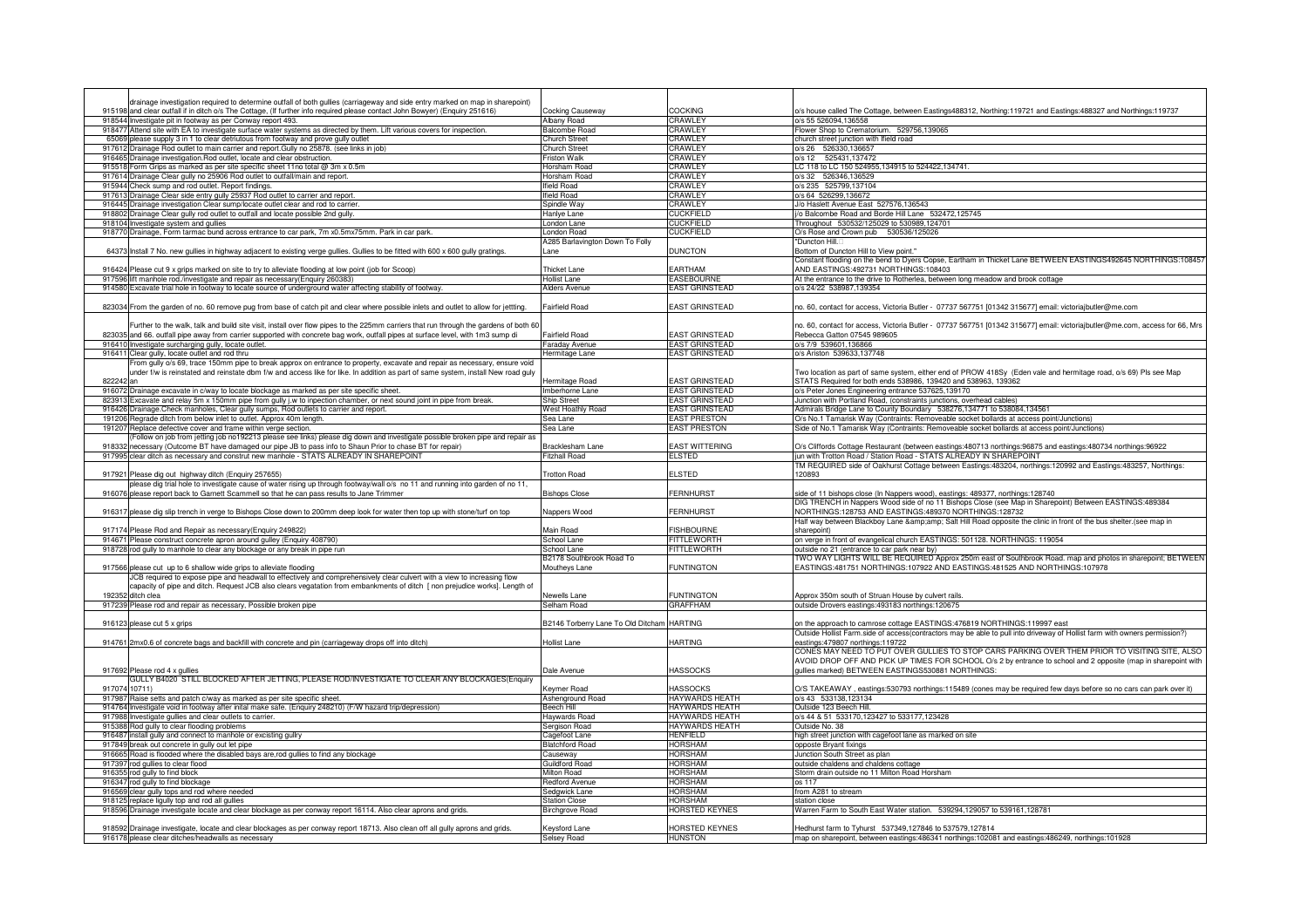|        | 916829 PLEASE CLEAR DITCH AS DIRECTED BY JONATHAN ULLMER                                                                                                                                                                                             | Plaistow Road                     | KIRDFORD                           | ELOOD PLAISTOW ROAD, KIRDFORD. NR COSTRONG FARM BETWEEN EASTINGS:501982, NORTHINGS:129093<br>AND EASTINGS:502052 NORTHINGS:128844 - See Plan |
|--------|------------------------------------------------------------------------------------------------------------------------------------------------------------------------------------------------------------------------------------------------------|-----------------------------------|------------------------------------|----------------------------------------------------------------------------------------------------------------------------------------------|
|        | 916313 clear head walls of culverts and small length of ditch                                                                                                                                                                                        | <b>Village Road</b>               | <b>KIRDFORD</b>                    | Boxal Bridge area as plan in sharepoint                                                                                                      |
|        | 917485 rod gully (see wscc works order in links)                                                                                                                                                                                                     | Grinstead Lane                    | <b>LANCING</b>                     | 56 Grinstead Lane                                                                                                                            |
|        | 826794 Pothole repair PLEASE SAW cut 0.4x0.4x0.055 NB BE AWARE RIGHT ON JUNCTION !!! (Potholes)                                                                                                                                                      | Manor Road                        | LANCING                            | unction griffiths avenue                                                                                                                     |
|        | 918631 rod gully to find any break in pipe                                                                                                                                                                                                           | North Road                        | <b>LANCING</b>                     | outside fish bar, parked cars pedestrian crossing                                                                                            |
|        | nstall new 9 inch pipe to connect to existing pipe from The Cottage garden. Construct new catchpit (C1/A FWS3) in verge to                                                                                                                           |                                   | <b>LAVANT</b>                      |                                                                                                                                              |
|        | 917245 connect to new 9inch pipe. From catchpit lay new 6 inch pipe into gully. Park vehicle in driveway<br>917909 Please rod and clear (blocked outlet 1m in) (conway defect 345)                                                                   | Fordwater Road<br>Hollycombe Lane | LINCH                              | O/S The Cottage between Fordwater Road and property garder<br>o/s Hollycombe house near bridge eastings:485125 northings:129337              |
|        | 916877 Drainage investigation as per site specific sheet                                                                                                                                                                                             | East Mascalls Road                | <b>LINDFIELD RURAL</b>             | East Mascells Bridge to East Maskells 536545,125459 to 536587,125679                                                                         |
|        | blocked drain on appledore gardens small lade outside 25a                                                                                                                                                                                            |                                   |                                    |                                                                                                                                              |
| 91538  | has now been drasined but still blocked (Enquiry 249536)"                                                                                                                                                                                            | Appledore Gardens                 | INDFIELD URBAN                     | blocked drain on appledore gardens small lade outside 25a                                                                                    |
| 917062 | Please repair broken pipe and reinstate as necessary                                                                                                                                                                                                 | Backwoods Lane                    | LINDFIELD URBAN                    | o/s cricket ground, eastings: 534597 northings:125027                                                                                        |
|        | 917409 Please rod/inv gully (Gully ID28436)                                                                                                                                                                                                          | oddington Lane                    | <b>LITTLEHAMPTON</b>               | OPP NO 18 (Mill Lane)                                                                                                                        |
|        | 917243 Please rod 3 x gullies to main carrier<br>915826 cut grips / clear ditrch where necessary                                                                                                                                                     | Selham Road<br>Brookland Lane     | <b>LODSWORTH</b><br>LOXWOOD        | by entrance to saw mill (see map in sharepoint)<br>as per plans given to John Bingham. Stats provided direct                                 |
|        | UN JAM 600MM DIA MANHOLE COVER AND RAISE BY A COURSE OF BRICKS. IF UNABLE TO UN JAM PLEASE RE                                                                                                                                                        |                                   |                                    |                                                                                                                                              |
| 19331  | PLACE COVER. ROD PIPE BACK TOWARDS ROAD AND CLEAR BLOCKAGE.                                                                                                                                                                                          | <b>High Street</b>                | OXWOOD.                            | BETWEEN CANAL AND DC CLIFTON AND SON NORTHBOUND BEWTEEN E504030 N131221 AND E504047 N131212                                                  |
|        | Dig down and replace pipe in highlighter section between two gullies. Relay in concrete bed and surround to prevent further                                                                                                                          |                                   |                                    |                                                                                                                                              |
| 19190  | 5 root ingress.                                                                                                                                                                                                                                      | <b>Station Road</b>               | LOXWOOD                            | Between Larkrise and Old Oak House                                                                                                           |
|        | clear ditch either side of culvert and create / redig grips as necessary along area of plan - as discussed with John Bingham,                                                                                                                        | Roundhurst Lane                   | <b>IIRGASHALL</b>                  |                                                                                                                                              |
|        | 915934 Scoop job (Enquiry 409287)<br>915935 redig grips as necessary along area of plan - as discussed with John Bingham, Scoop job (Enquiry 409287)                                                                                                 | Roundhurst Lane                   | LURGASHALL                         | Approx 60m south of property named Farall. In low spot. Plan in sharepoint<br>in the vincinity of Holly Tree Cottage - plan in sharepoint    |
|        | istall 2 new road gullies, connect in existing acco drain and connect to existing gully on access total pipe lengh, 12m x 150mn                                                                                                                      |                                   |                                    |                                                                                                                                              |
| 82411  | plastic pipe, trench through dbm c'way approx 6m remaining within verge. Reinstate as existing.                                                                                                                                                      | Elmer Road                        | MIDDLETON-ON-SEA                   | fo/s 118, see plan, (Constriants Junctions, overhead cables, bus route)                                                                      |
|        | Excavate defective pipe section within junction and replace in plastic, (gully to gully) 8 x 150mm Re-instate as existing (dbm                                                                                                                       |                                   |                                    | within junction to TEMPLESHEEN ROAD, private road, o/s The Cabin Pub. Constaints works across jucntion, PH, bus route                        |
|        | 824454 access road)                                                                                                                                                                                                                                  | Elmer Road                        | MIDDLETON-ON-SEA                   | and turning point for bus (reverses into junciton to turn) suggest to early morning works to avoid disruption)                               |
|        |                                                                                                                                                                                                                                                      | Elmer Road                        | <b>MIDDLETON-ON-SEA</b>            | o/s 133, see map. (Constraints, bus route, access)                                                                                           |
|        | 824465 From behind gully on access, uncover burried chamber and install lid, and patch surround in dbm, to allow futrue jetting.<br>arge hole approx 250mm x 150mm deep by side of gully - made safe as an emergency needs investigation/ permanent. |                                   |                                    |                                                                                                                                              |
| 914673 | repair) (WS Obst flood, spill, tree, hedge)                                                                                                                                                                                                          | Red Lion Street                   | <b>MIDHURST</b>                    | o/s the Swan Inn                                                                                                                             |
|        | 915828 scrap road as necessary                                                                                                                                                                                                                       | ping Road                         | MILLAND                            | as necessary                                                                                                                                 |
|        | 915728 Grips need re digging as plan to be given to John Bingham by J Ullmer also clear 10m of ditch                                                                                                                                                 | Milland Lane                      | MILLAND                            | Milland Lane as plan                                                                                                                         |
|        | 63967 Please supply sweeper and clear detritus following flooding                                                                                                                                                                                    | Vest Sussex County Council        | NO CODE ALLOCATED                  | As Directed by client                                                                                                                        |
|        | 914404 provide various jetters / tankers to attend to emergencies as directed from 11th June - 18th June                                                                                                                                             | <b>Nest Sussex County Council</b> | NO CODE ALLOCATED<br>NORTH HORSHAM | various                                                                                                                                      |
|        | 916356 rod gully to find blockage<br>918582 rod pipe to find blockage, relay pipe as necessary. dig out ditch to clear end of pipe                                                                                                                   | Godwin Wav<br>Langhurst Wood Road | NORTH HORSHAM                      | corner of Crawley Road<br>near Pondtail house in farm gate way Between e517587 n133722 and e517566 n133739                                   |
|        |                                                                                                                                                                                                                                                      |                                   |                                    | between Smith's Barn and croft cottage, between eastings488308 northings:100337 and eastings:488396 northing:100290(see                      |
|        | 916913 please clear 100m of ditch and make sure gully is running                                                                                                                                                                                     | Bowley Lane                       | NORTH MUNDHAM                      | map in sharepoint)                                                                                                                           |
|        |                                                                                                                                                                                                                                                      |                                   |                                    | junction of Brookside/Lagness Road BETWEEN EASTINGS:488428 NORTHINGS102373 AND EASTINGS:488417                                               |
|        | 917082 clear 10m of ditch to alleiviate gully outlett (Enquiry 251003)                                                                                                                                                                               | Brookside                         | NORTH MUNDHAM                      | NORTHINGS102366                                                                                                                              |
|        |                                                                                                                                                                                                                                                      |                                   |                                    | "Friars Field                                                                                                                                |
|        |                                                                                                                                                                                                                                                      |                                   |                                    |                                                                                                                                              |
|        | 917580 install new pipe approx 3m                                                                                                                                                                                                                    | <b>Brighton Road</b>              | <b>NUTHURST</b>                    | <b>Brighton Road</b>                                                                                                                         |
|        | 914621 trial hole required as attached plan                                                                                                                                                                                                          | Copsale Road                      | <b>NUTHURST</b>                    | junction with copsale farm                                                                                                                   |
| 91689  | break up and remove collapsed wall that has fallen into ditch, 2. build concrete bagged headwall and form concrete spillway.<br>at top of wall. 3.Install twin culvert rails 9m plus end returns(enquiry 257476)                                     | Church Lane                       | OVING                              | On right hand side of lane just before cycle path EASTINGS:490176 NORTHINGS:105321                                                           |
|        |                                                                                                                                                                                                                                                      |                                   |                                    | as necessary following walk through - stats already provided / road closure already organised as haunching works taking place                |
|        | 916053 Clear ditches as necessary / cut grips                                                                                                                                                                                                        | Marsh Lane                        | OVING                              | at same time                                                                                                                                 |
|        |                                                                                                                                                                                                                                                      |                                   |                                    | JUST NORTH OF OVING NEW ROAD, SIDE OF SOUTHBOUND CARRIAGEWAY (due to width of c'way, please park on                                          |
|        | 822852 Cut steel plate to bed in to rear of gully to cover exposed/void approx 0.75 x 0.3, reinstate verge to rear as exsisting., see photo Woodhorn Lane                                                                                            |                                   | <b>DVING</b><br>PAGHAM             | verge and work from verge to prevent a road closure)                                                                                         |
|        | 916157 clear ditches as necessary to aid flooding situation. (Enquiry 409483)                                                                                                                                                                        | ower Bognor Road                  |                                    | Opposite Park Farm Lagness. - stats hopefully in sharepoint by 10th august                                                                   |
|        | 916592 please repair section of broken pipe found by conways during gully cleaning                                                                                                                                                                   | Sealane                           | PAGHAM                             | between no's 49 and 47 between eastings:488919 northings:97440 and eastings:488959 northings:97420 map on sharepoint                         |
|        | Southern Water have attended a water leak here but                                                                                                                                                                                                   |                                   |                                    |                                                                                                                                              |
|        | have said that most of the water flowing out of France Lane                                                                                                                                                                                          |                                   |                                    |                                                                                                                                              |
|        | down Arundel Rd is due to the blocked culverts and drains at                                                                                                                                                                                         |                                   |                                    |                                                                                                                                              |
|        | the bottom of France Lane.                                                                                                                                                                                                                           |                                   |                                    |                                                                                                                                              |
|        | Easting: 508569                                                                                                                                                                                                                                      |                                   |                                    |                                                                                                                                              |
|        |                                                                                                                                                                                                                                                      |                                   |                                    |                                                                                                                                              |
| 916340 | North                                                                                                                                                                                                                                                | France Lane                       | PATCHING                           | Flows out of France Lane into Arundel Road                                                                                                   |
|        |                                                                                                                                                                                                                                                      |                                   |                                    | I is 65m west of Ratford Farm Gully E44703,westbound carriageway E497761 N123966. 1 is 210m west of Keyfox Farm                              |
|        | 193392 Please replace 2no 550mmx350mm gully gratings. Marked J on road.                                                                                                                                                                              | <b>Balls Cross Road</b>           | <b>PETWORTH</b>                    | Gully E83741, eastbound carriageway E497736 N123826                                                                                          |
|        | 915936 Lower gully in verge and build apron                                                                                                                                                                                                          | Plaistow Road                     | <b>PLAISTOW</b><br><b>ROGATE</b>   | marked on map in sharepoint o/s house caled silver birches Eastings:502275 Northings:130708                                                  |
|        | 915927 scrape road and report if further works necessary. (Enquiry 406509)<br>917861 Please rod/investigage blockage and repair as necessary                                                                                                         | Langley Lane<br>Church Street     | <b>RUDGWICK</b>                    | Throughout road section.<br>Outside no 8 Buckhurst Cottages                                                                                  |
|        | 914914 install new gully and connect to excising, lay 5m x225mm pipe                                                                                                                                                                                 | <b>Guildford Road</b>             | <b>RUDGWICK</b>                    | A281 DRAINAGE BY FISHERY CLEMFOLD as inspection sheet and marked on site                                                                     |
| 91610  | lear debris away from culvert entrance                                                                                                                                                                                                               | oxwood Road                       | <b>RUDGWICK</b>                    | Bridge roughly 300 meters east of Mucky Duck PH                                                                                              |
|        | 64660 Clear ditch and clear culvert pipes under driveway                                                                                                                                                                                             | Charlwood Road                    | <b>RUSPER</b>                      | From woodlands to Rose cottage 524096,139186 to 524092,139255                                                                                |
|        | 916232 drainage investigation requires rodding to see cause of flooding please confirm date of commencing works with NM                                                                                                                              | Cooks Mead                        | <b>RUSPER</b>                      | o/s No. 14 in bellmouth as marked on plan                                                                                                    |
|        | 916475 Drainage investigation. Locate and clear obstruction as per Conway report 155 2m towards driveway from gully                                                                                                                                  | East Street<br>Fridav Street      | <b>RUSPER</b><br><b>RUSPER</b>     | O/s Oaks Cottage 520907,137208                                                                                                               |
| 91437  | 917149 lay 14.5m dropped kerb with a 50mm upstand &patch road 14.5m x 2.5m with DBM to stop<br>lay 225mm x 7m under drive clear verge and back fill                                                                                                  | Lambs Green                       | <b>RUSPER</b>                      | Directly in the driveway and road on Friday street opposite Great Benhams<br>outside property called cobnor                                  |
| 916118 | replace concrete manhole cover with heavy duty manhole cover                                                                                                                                                                                         | Orltons Lane                      | <b>RUSPER</b>                      | on culvert .5 mile from the mount as attatched plan                                                                                          |
|        | 915957 Drainage repairs/investigation as marked as per site specific sheet                                                                                                                                                                           | Rusper Road                       | <b>RUSPER</b>                      | o/s CCM Garage 522971,137333 to 523072,137316                                                                                                |
|        | 916234 drainage investigation required                                                                                                                                                                                                               | he Mount                          | <b>RUSPER</b>                      | outside mount barn as plan and marked on site                                                                                                |
|        | 918576 clear approx 20 of ditchline, install 2 new gullies& rod pipeline as SIS                                                                                                                                                                      | The Mount<br>Mill Lane            | <b>RUSPER</b><br><b>RUSTINGTON</b> | outside mount barn, North Gate & near Hilltop Cottages as plan<br>o/s windmill pub                                                           |
|        | 918811 Remove buddleia roots from wall. J. ULLMER REQUESTS K HARBER & M WEBB to do this job (Enquiry 257132)<br>emove 2 x boltholes and replace with carriageway gullies (marked on site with X), also change small footway gulley to                |                                   |                                    | install carriageway gullies o/s 5 and 15 and install larger footway gully o/s no 9, between EASTINGS:485997                                  |
| 915866 | 300x300                                                                                                                                                                                                                                              | Beach Road                        | <b>SELSEY</b>                      | NORTHINGS:93596 AND EASTINGS:486047 NORTHINGS:93587                                                                                          |
|        | BUILD TARMAC HUMP ACROSS WHOLE OF ACCESS APPROX 24M TO ALLIEVIATE WATER GOING ONTO ACCESS<br>917081 FROM CARRIAGEWAY                                                                                                                                 | Church Road                       | <b>SELSEY</b>                      | O/S 15 (MAP ON SHAREPOINT) between Eastings: 485788 northings:93666 and eastings:485811 and N:93651                                          |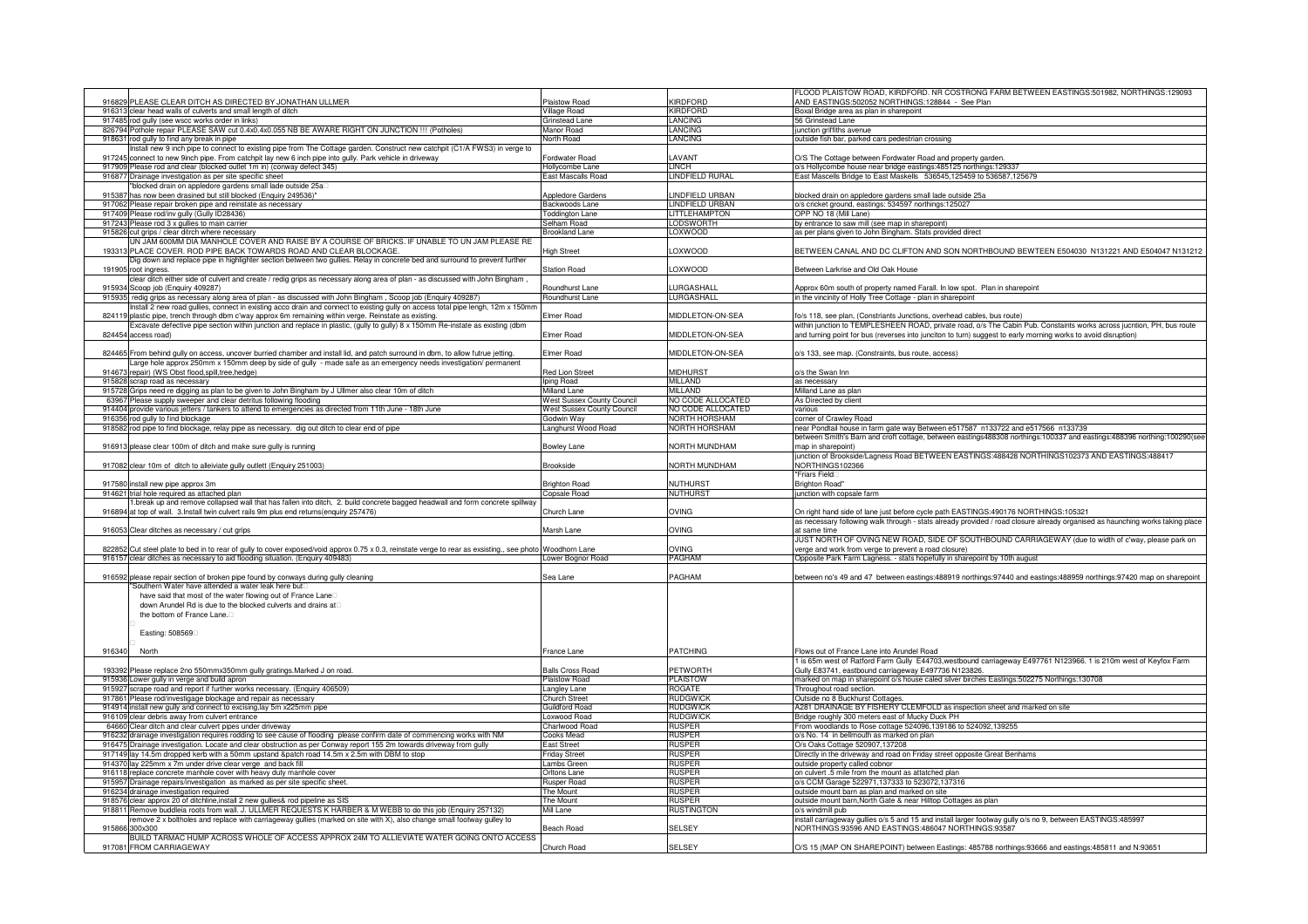|               | 917114 Please rod/investigate and clear blockages in 2 x swan neck gullies(Enquiry 409212)                                                                                                                                                       | Selsey Road                               | <b>SELSEY</b>                              | south of ferry corner northbound carriagewy, opp house callled wayside and opp ferry farm house BETWEEN<br>EASTINGS:485676 N:96173 AND EASTINGS:485668 AND NORTHINGS96176 |
|---------------|--------------------------------------------------------------------------------------------------------------------------------------------------------------------------------------------------------------------------------------------------|-------------------------------------------|--------------------------------------------|---------------------------------------------------------------------------------------------------------------------------------------------------------------------------|
|               | 915132 Drainage investigation required (rod pipeline) Beside PO marker water comes out onto road instead of entering ditch                                                                                                                       | Emms Lane                                 | <b>SHIPLEY</b>                             | 300m. or so from junction with Trout Lane opposite `Chivers;                                                                                                              |
|               | 917640 install 2 pits lay 30m of 225mm pipe, rod excisting pipe run and clear out approx 30m of ditch                                                                                                                                            | Sincox Lane                               | <b>SHIPLEY</b>                             | outside and opposite Falconers Farm                                                                                                                                       |
|               | 918507 Investigate and rod outlet from gully to chamber in footway. Check flow through chamber.                                                                                                                                                  | Ham Road                                  | SHOREHAM-BY-SEA                            | opposite Mercury House 521986,105222                                                                                                                                      |
|               | 918266 Investigate gullies and pipe runs Locate and clear blockage and outlets. See Conway report 63                                                                                                                                             | Southdown Road                            | SHOREHAM-BY-SEA                            | i/o Western Road 521515,105310 to 521491,105288 to 521559,105292                                                                                                          |
|               | Iroken manhole cover in vehicle access, already made safe with cone, can cover be lifted to confirm ownership as Southern                                                                                                                        |                                           |                                            |                                                                                                                                                                           |
|               | water saying not their's so might be a private sewer cover, showing on I browse as southern water sewer cover and report back                                                                                                                    |                                           |                                            |                                                                                                                                                                           |
| 63922 to clie |                                                                                                                                                                                                                                                  | <b>Woodards View</b>                      | SHOREHAM-BY-SEA                            | nutside no 8                                                                                                                                                              |
|               | Digger/Gang to excavate ditches to find inlet/outlet that runs under carriageway. Clear pipe mouth to ensure post works Jetter                                                                                                                   |                                           |                                            |                                                                                                                                                                           |
|               | 191001 can clean pipe run.(also see job nos 185606 and 193457)                                                                                                                                                                                   | Chichester Road                           | SIDLESHAM                                  | O/s and Opp. Chichester Canvas. See Plan for detail                                                                                                                       |
|               | Added to 2012 Ditch Maintenance Program. Target completion 31/09/12. Dig out ditch to below any piped levels. See                                                                                                                                |                                           |                                            |                                                                                                                                                                           |
|               | 189060 spreadsheet for site details. Remove spoil from site.                                                                                                                                                                                     | Selsey Road                               | SIDLESHAM                                  | See attached Plan                                                                                                                                                         |
|               | elease install gully(marked on site with X) in front of bolt hole(leave bolt hole open) and connect up to catchpit behind also                                                                                                                   |                                           |                                            |                                                                                                                                                                           |
|               | 914920 please clear away silt/grit that is laying in front of boltholt, Thank you (enquiry no 408953)                                                                                                                                            | Selsey Road                               | SIDLESHAM                                  | o/s house called Harvesters just to left of petrol station EASTINGS:485402 NORTHINGS:98714                                                                                |
|               |                                                                                                                                                                                                                                                  |                                           |                                            | two way lights required near to junction with rookery lane by pondtail cottage between Eastings:485615 northings:98149 and                                                |
|               | 917559 please clear ditches as necessary                                                                                                                                                                                                         | Selsey Road                               | SIDLESHAM                                  | astings: 485633 and northings: 98044                                                                                                                                      |
|               | 917562 please clear ditch as necessary                                                                                                                                                                                                           | <b>Street End Road</b>                    | SIDLESHAM                                  | near eaton house between eastings:485061, northings99575 and eastings485107 northings:99479                                                                               |
|               | 918538 please repair side entry/bolthole cover (gully id D1982)                                                                                                                                                                                  | Street Fnd Road                           | SIDI ESHAM                                 | near to junction with Church Lane see map in sharepoint eastings: 485360 northings: 99154                                                                                 |
|               | 918239 Investigate surcharging chamber in footway clear and rod to outfall as marked.                                                                                                                                                            | Brighton Road Access Northbound           | <b>SLAUGHAM</b>                            | Opposite j/o Slaugham Park Road, North Lodge 526076, 129516                                                                                                               |
|               | 916137 Drainage Rod outlet from surcharging gully to carrier or outfall                                                                                                                                                                          | Colwood Lane                              | <b>SLAUGHAM</b>                            | o/s The Old Laundry 525702,125513                                                                                                                                         |
|               | 916226 Drainage investigation as per site specific sheet.                                                                                                                                                                                        | Colwood Lane                              | SLAUGHAM                                   | Rout Lodge to Colwood Court 525616,125221 to 525695,124972                                                                                                                |
| 91797         | ivestigate surcharging gully rod outlet to carrier.                                                                                                                                                                                              | Coos Lane                                 | <b>SLAUGHAM</b>                            | o/s Phipps House and Lodge. 525127,128476                                                                                                                                 |
| 916155        | Drainage as per site specific sheet                                                                                                                                                                                                              | ligh Beeches Lane                         | <b>SLAUGHAM</b>                            | nr j/o London Road 526405,130233 and o/s East Lodge 526973,130665                                                                                                         |
|               | 917579 Investigate gully outlet to chamber in footway. Check main carrier as marked as per site specific sheet.                                                                                                                                  | Horsham Road                              | <b>SLAUGHAM</b>                            | o/s Rose Cottage 526047,129664                                                                                                                                            |
|               | 916438 Drainage clear sump, locate outlet and rod to carrier. as marked.                                                                                                                                                                         | <b>Old Brighton Road South</b>            | <b>SLAUGHAM</b>                            | in turning head opposite Finches Cottages 525951,132814                                                                                                                   |
|               | 918243 Investigate 2no chambers in footway and blockage in line as per Conways report 18456<br>916348 rod gully to find block                                                                                                                    | Slaugham Lane<br>Church Lane              | <b>SLAUGHAM</b><br><b>SOUTHWATER</b>       | o/s Highlands/High Banks 525004,126129 to 525010,126200                                                                                                                   |
|               |                                                                                                                                                                                                                                                  |                                           |                                            | Just outside of Graveyard on road. as plan                                                                                                                                |
|               | 917064 Please rod gully and clear any blockages (Enquiry 244260)                                                                                                                                                                                 | <b>Itation Road</b>                       | <b>SOUTHWATER</b>                          | Drain outside of property no 5 eastings:515850 northings:126166                                                                                                           |
|               | 917396 rod system to find any blocks<br>914614 drainage investigation required to find wht road floods                                                                                                                                           | <b>Tower Hill</b><br><b>Worthing Road</b> | <b>SOUTHWATER</b><br><b>SOUTHWATER</b>     | Outside property Sospiri and on bend<br>between Hen and Chicken PH and New Road southwater                                                                                |
|               |                                                                                                                                                                                                                                                  |                                           |                                            |                                                                                                                                                                           |
|               | 915960 take out bolt hole and replace with gully top & frame                                                                                                                                                                                     | <b>Worthing Road</b>                      | SOUTHWATER<br>STEDHAM-WITH-IPING           | in old layby between new road & hen & chick                                                                                                                               |
|               | 917040 JCB required to scrape mud off the road                                                                                                                                                                                                   | ping Lane                                 |                                            | throughout lane (see map and photos in sharepoint)                                                                                                                        |
|               | ully (id D3113) ,gully no longer required please infill with concrete (put something over pipe to stop concrete leaking out) and                                                                                                                 |                                           |                                            |                                                                                                                                                                           |
|               | 918368 fill to carriageway level and cover over with tarmac<br>Added to 2012 Ditch maintenance program. Target completion 30/09/2012. Dig out ditch to below any piped levels. Remove                                                            | pina Lane                                 | STEDHAM-WITH-IPING                         | see map in sharepoint, eastings484868,124442 (QUIET COUNTRY ROAD)                                                                                                         |
|               | 190977 spoil from site. See spreadsheet for site details.                                                                                                                                                                                        | School Lane                               | STEDHAM-WITH-IPING                         | Ditch down school lane                                                                                                                                                    |
|               |                                                                                                                                                                                                                                                  |                                           |                                            |                                                                                                                                                                           |
|               | Added to 2012 Ditch maintenance program. Target completion 30/09/2012. New Grip(s) require digging. Also check status of                                                                                                                         |                                           |                                            |                                                                                                                                                                           |
| 18922         | ditch and if necessary dig out ditch to below any piped levels. Remove spoil from site. See spreadsheet for site details                                                                                                                         | The Street                                | STEDHAM-WITH-IPING                         | outside bridgefoot cottage                                                                                                                                                |
|               |                                                                                                                                                                                                                                                  |                                           |                                            | on the approach to the village, between EASTINGS:486079 northings:121935 and Eastings:486139 Northings: 122097 map in                                                     |
|               | 916077 20 Old grips need re digging                                                                                                                                                                                                              | The Street                                | STEDHAM-WITH-IPING                         | sharepoint                                                                                                                                                                |
|               | 917043 footway gully silted 70%, requires cleaning out & rodding to carriers to prove system working (Enquiry 9390)                                                                                                                              | <b>Church Street</b>                      | <b>STEYNING</b>                            | o/s 23 eastings:517758, northings:111252                                                                                                                                  |
|               |                                                                                                                                                                                                                                                  |                                           |                                            | just before the bridge opposite number 15 (see map and conway form on sharepoint)EASTINGS:509133,                                                                         |
| 916957        | please rod to outfall (gully id 36117)                                                                                                                                                                                                           | Aeadowside                                | <b>STORRINGTON</b>                         | NORTHINGS:113989                                                                                                                                                          |
|               | nstall new road gully, connect into arterial gully opposite (8x150mm), Reduce verge as shown on plan to road level, 75m x                                                                                                                        |                                           |                                            |                                                                                                                                                                           |
|               | 0.75, plus reseed on completion. Plus regrade and widen two sections of ditch/grips either side of stream, including the remova                                                                                                                  |                                           |                                            | from end of rear garden of 25 to opp jucntion with dean lane end, please see plan. suggest parking verge areas and working                                                |
| 823041 of     |                                                                                                                                                                                                                                                  | Finchdean Road                            | <b>STOUGHTON</b>                           | from verge to prevent road closure. (Constraints bend, overhead cables)                                                                                                   |
|               | 916175 Clear ditch as plan                                                                                                                                                                                                                       | Finchdean Road                            | <b>STOUGHTON</b>                           | opposite Dean Lane as plans and stats supplied to John Bingham                                                                                                            |
|               |                                                                                                                                                                                                                                                  |                                           |                                            | o/s 1/2 The Hollow (quiet country road) contractors can pull into layby outside the house, between eastings:498072                                                        |
| 916831 n      | lease construct tarmac hump across the access to alleviate flooding approx 24m long                                                                                                                                                              | he Street                                 | <b>SUTTON</b>                              | northings:116071 and eastings:498061 and northings:116059                                                                                                                 |
|               | 915819 grip clearance as necessary                                                                                                                                                                                                               | A272 New Road to the Harrows              | <b>TILLINGTON</b>                          | as on plans given to JB along with stats                                                                                                                                  |
|               | 915820 Scrape road as necessary                                                                                                                                                                                                                  | Hammer Lane                               | TROTTON-WITH-CHITHURST                     | On the cross junction of Hammer Lane & Iping lane.                                                                                                                        |
|               | Replace A.S.A.P. extemely noisy 600x600 Manhole frame and with locking cover. [was changed in Feb 2011 continual noise                                                                                                                           |                                           |                                            |                                                                                                                                                                           |
|               | problems and has been packed and adjusted/relocked several times since then]. Please check manhole top layer brickwork is                                                                                                                        |                                           |                                            |                                                                                                                                                                           |
|               | 914627 stable. Stats                                                                                                                                                                                                                             | Selsfield Road                            | <b>TURNERS HILL</b>                        | outside Kingfisher Cottage                                                                                                                                                |
|               |                                                                                                                                                                                                                                                  |                                           |                                            |                                                                                                                                                                           |
|               | dig down to find break on pipe in 2 locations plus find buried cover in footway and raise cover(05/11/2012 dave moore of BB                                                                                                                      |                                           |                                            |                                                                                                                                                                           |
|               | 918504 came in to speak about this one he said he has fixed the pipe breaks but says more jetting is required as system blocked                                                                                                                  | <b>Hunters Mews</b>                       | WALBERTON                                  | out side house called Glenroy and other on the corner of Hunters Mews between E495456 N106977 AND E495407 N106991                                                         |
|               | No1. please provide concrete spillway from edge of c/w approx 4mx2m. - No2. continue concrete spillway by widening existing                                                                                                                      |                                           |                                            |                                                                                                                                                                           |
|               | grip towards pipe so 1m wide and lay spillway up to pipe, if pipe too high remove 1m length to adjust. - No3. cut grip marked                                                                                                                    |                                           |                                            | The Pines, West Walberton Lane( quiet lane) between EASTINGS:495863 NORTHINGS:106757 AND EASTINGS:495908                                                                  |
| 915662 on si  |                                                                                                                                                                                                                                                  | <b>Nest Walberton Lane</b>                | WALBERTON                                  | AND NORTHINGS:106714                                                                                                                                                      |
|               | Relay 25 linear metres of dropped kerb in front of property to give a 25mm upstand to prevent water from tracking over., DBM                                                                                                                     |                                           |                                            | o/s marches farmhouse, eastbound, (constraints overhead cables, due to remaining width park partly on verge to maintain road                                              |
|               | 824107 f/w to rear                                                                                                                                                                                                                               | Bognor Road                               | <b>WARNHAM</b>                             | width)                                                                                                                                                                    |
| 91479         | dig out grip with minni digger approx 5m                                                                                                                                                                                                         | Dorking Road                              | <b>WARNHAM</b>                             | opposite nyes building suplies                                                                                                                                            |
|               | Site Investigationseveral gullies appear to be blocked. various locations between Rock Road and Squires Garden Centre<br>917482 (Enguiry 8647)                                                                                                   | ondon Road Northbound                     | <b>WASHINGTON</b>                          |                                                                                                                                                                           |
|               |                                                                                                                                                                                                                                                  |                                           |                                            | A24 Just north of Washington Roundabout to squires garden centre (lane 1)                                                                                                 |
|               | Email - Washington Parish Councillors met this week and discussed the recent flooding issues in Washington Village.                                                                                                                              |                                           |                                            |                                                                                                                                                                           |
|               | Members were concerned at the flooding that had taken place at a few properties in particular The Frankland Arms and nearby<br>915391 houses. Counc                                                                                              |                                           | <b>WASHINGTON</b>                          |                                                                                                                                                                           |
|               |                                                                                                                                                                                                                                                  | The Pike                                  |                                            | ecent flooding issues in Washington Village                                                                                                                               |
|               | 916353 rod 2 gulies as attached sheet                                                                                                                                                                                                            | Gay Street                                | <b>WEST CHILTINGTON</b>                    | One outside the property Little Crowell and one at the end of the lane leading to Kilbrannan Farm                                                                         |
|               | Pipe under Monkmead Lane taking the water from the ditch alongside the path is blocked with debris causing the water to<br>917394 back up and flood the path please rod to clear pipe (see wscc works order in links) no further action required | <b>Harborough Hill</b>                    | <b>WEST CHILTINGTON</b>                    | outside property called Brookwood by public footpath                                                                                                                      |
|               |                                                                                                                                                                                                                                                  |                                           |                                            | see map in sharepoint -, half a mile south of hylters lane, for approx half mile heading south, mainly at side of south bound                                             |
| 91611         |                                                                                                                                                                                                                                                  | Chilgrove Road                            | <b>WEST DEAN</b>                           | carriageway between EASTINGS:483448 NORTHINGS:112078 AND EASTINGS 483815 NORTHINGS:110986                                                                                 |
|               | 9 verge reduction work required<br>916779 Kerbing as marked as per site specific sheet approx 10m                                                                                                                                                | <b>Bines Green</b>                        | <b>WEST GRINSTEAD</b>                      | o/s Pinlands Cottage 518994,118248                                                                                                                                        |
|               | 917977 Excavate and raise frame and cover on surface water system in verge.                                                                                                                                                                      |                                           |                                            |                                                                                                                                                                           |
|               | 191150 Excavate buried chambers in footway and raise ironwork to allow future access.                                                                                                                                                            | Marlpit Road<br><b>Top Road</b>           | <b>WEST HOATHLY</b><br><b>WEST HOATHLY</b> | $O/s$ No's, 41 and 49                                                                                                                                                     |
| 91760         | (Shainage investigate full gullies, rod outlets to carrier and report. 3No(see conway sheet in links                                                                                                                                             | <b>Top Road</b>                           | <b>WEST HOATHLY</b>                        | Railway Cottages to Lydd Cottage 537115,132463 to 537094,132463                                                                                                           |
|               | ebuild edge of ditch after lorry slide into it - 8mL x 2mW of concrete bagwork, regrade ditch - RECHARGE Incident No:936                                                                                                                         |                                           |                                            |                                                                                                                                                                           |
|               | 914837 21/06/12 (Enguiry 250980)                                                                                                                                                                                                                 | Fims Lane                                 | <b>WEST WITTERING</b>                      | I0m S of Heron Farm                                                                                                                                                       |
|               | 918956 broken pipe please dig down and repair as ncessary (follow on job from job no 189899)                                                                                                                                                     | Newpound Lane                             | WISBOROUGH GREEN                           | o/s Moonsbrook Cottage E:505602 N:126566                                                                                                                                  |
|               |                                                                                                                                                                                                                                                  |                                           |                                            |                                                                                                                                                                           |